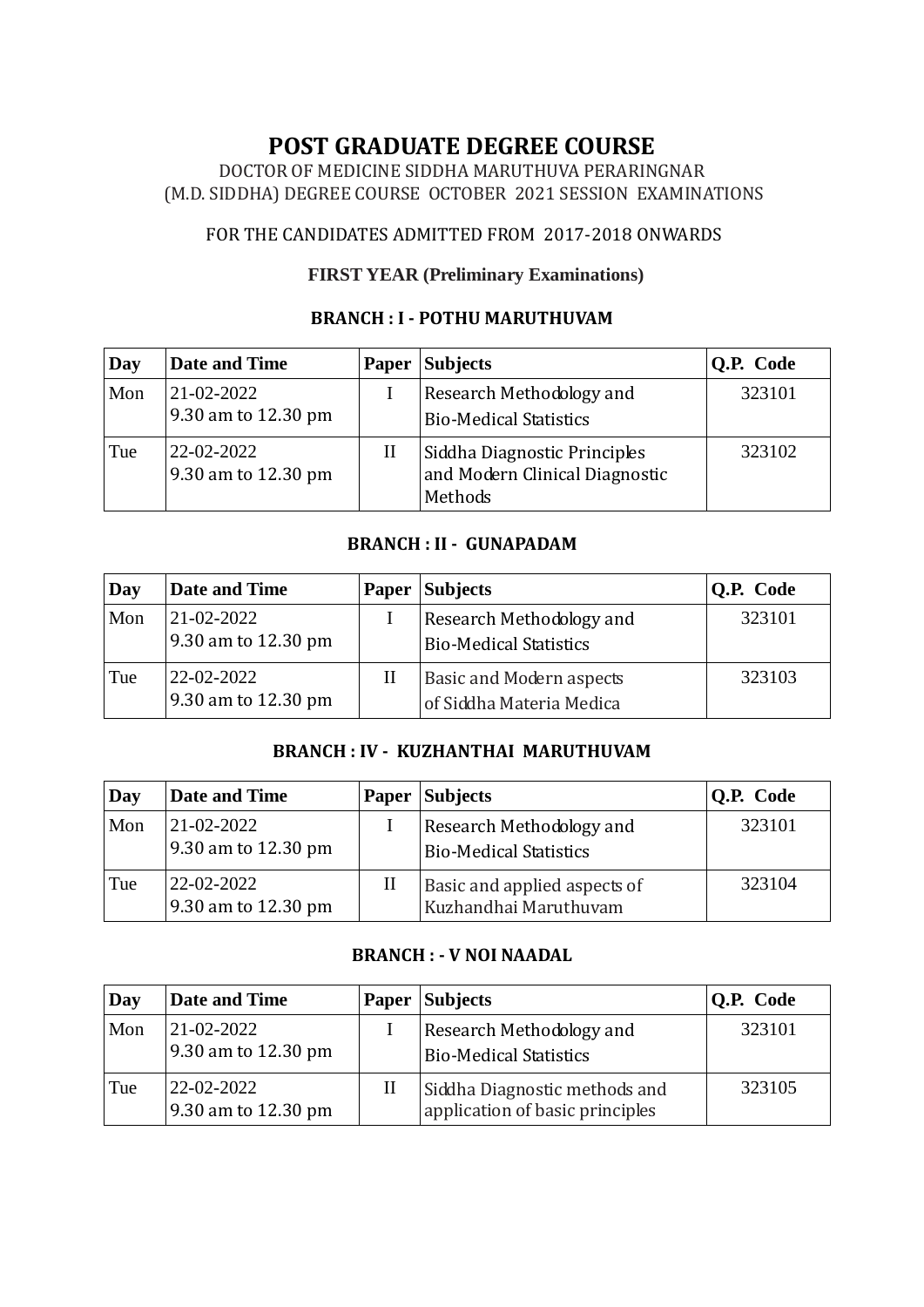| Day | Date and Time                     |   | <b>Paper Subjects</b>                                     | Q.P. Code |
|-----|-----------------------------------|---|-----------------------------------------------------------|-----------|
| Mon | 21-02-2022<br>9.30 am to 12.30 pm |   | Research Methodology and<br><b>Bio-Medical Statistics</b> | 323101    |
| Tue | 22-02-2022<br>9.30 am to 12.30 pm | Н | <b>Basics Principles of Nanju</b><br>Maruthuvam           | 323106    |

# **BRANCH : VI - NANJU MARUTHUVAM**

# **BRANCH : VII - PURA MARUTHUVAM**

| Day | Date and Time                     | Paper | Subjects                                                                                | Q.P. Code |
|-----|-----------------------------------|-------|-----------------------------------------------------------------------------------------|-----------|
| Mon | 21-02-2022<br>9.30 am to 12.30 pm |       | Research Methodology and<br><b>Bio-Medical Statistics</b>                               | 323101    |
| Tue | 22-02-2022<br>9.30 am to 12.30 pm | П     | <b>Basic Principles of Siddha</b><br>Adopted in Pura Maruthuvam<br>and Clinical Surgery | 323107    |

## **BRANCH : VIII - VARMA MARUTHUVAM**

| Day | Date and Time                     | Paper | <b>Subjects</b>                                                          | Q.P. Code |
|-----|-----------------------------------|-------|--------------------------------------------------------------------------|-----------|
| Mon | 21-02-2022<br>9.30 am to 12.30 pm |       | Research Methodology and<br><b>Bio-Medical Statistics</b>                | 323101    |
| Tue | 22-02-2022<br>9.30 am to 12.30 pm | П     | <b>Basics Principles of Varma</b><br>Maruthuvam and Applied<br>Neurology | 323108    |

#### **BRANCH : IX - SIDDHAR YOGA MARUTHUVAM**

| Day | <b>Date and Time</b>              |   | <b>Paper Subjects</b>                                      | Q.P. Code |
|-----|-----------------------------------|---|------------------------------------------------------------|-----------|
| Mon | 21-02-2022<br>9.30 am to 12.30 pm |   | Research Methodology and<br><b>Bio-Medical Statistics</b>  | 323101    |
| Tue | 22-02-2022<br>9.30 am to 12.30 pm | Н | Basics Principles of Siddhar Yogam<br>and Applied Aspects. | 323109    |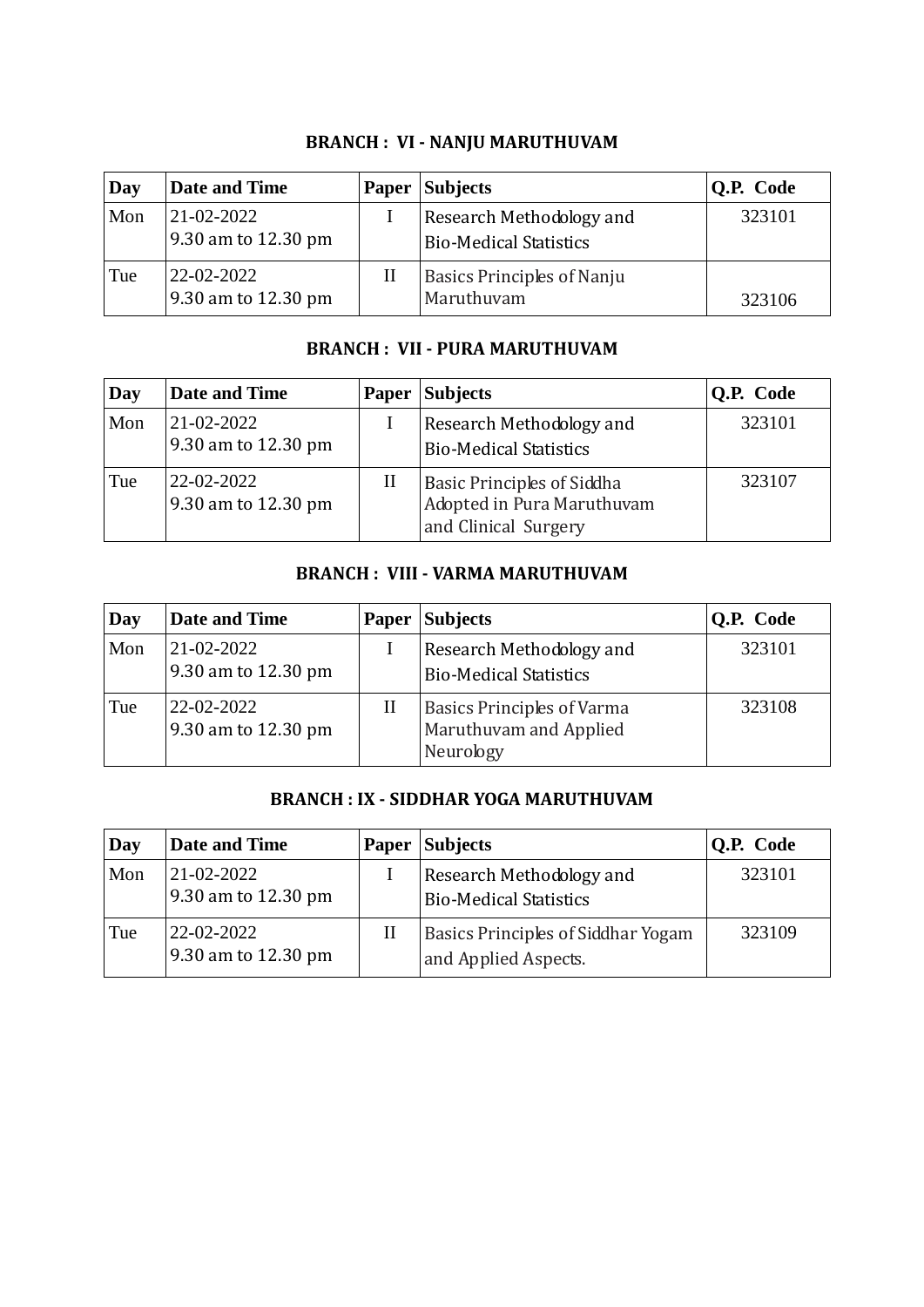# **POST GRADUATE DEGREE COURSE**

DOCTOR OF MEDICINE SIDDHA MARUTHUVA PERARINGNAR (M.D. SIDDHA) DEGREE COURSE OCTOBER 2021 EXAMINATIONS

#### FOR THE CANDIDATES ADMITED FROM 2017-2018 ONWARDS

#### THIRD YEAR

#### **BRANCH : I - POTHU MARUTHUVAM**

| Day | Date and Time                     | <b>Paper</b> | <b>Subjects</b>                                           | Q.P. Code |
|-----|-----------------------------------|--------------|-----------------------------------------------------------|-----------|
| Mon | 21-02-2022<br>9.30 am to 12.30 pm |              | Siddha Maruthuvam Part - I                                | 323111    |
| Tue | 22-02-2022<br>9.30 am to 12.30 pm | $\rm II$     | Siddha Maruthuvam Part - II                               | 323112    |
| Thu | 24-02-2022<br>9.30 am to 12.30 pm | III          | Introduction to Pharmacology with<br>Therapeutic Emphasis | 323113    |
| Fri | 25-02-2022<br>9.30 am to 12.30 pm | IV           | Recent Advances in Modern<br>Medicine                     | 323114    |

#### **BRANCH : II - GUNAPADAM**

| Day | <b>Date and Time</b>              | <b>Paper</b> | <b>Subjects</b>                                             | <b>O.P.</b> Code |
|-----|-----------------------------------|--------------|-------------------------------------------------------------|------------------|
| Mon | 21-02-2022<br>9.30 am to 12.30 pm | I            | Gunapadam Mooligai with<br><b>Medicinal Chemistry</b>       | 323115           |
| Tue | 22-02-2022<br>9.30 am to 12.30 pm | $\rm II$     | Gunapadam Thathu, Jeevam with<br><b>Medicinal Chemistry</b> | 323116           |
| Thu | 24-02-2022<br>9.30 am to 12.30 pm | Ш            | <b>Pharmaceuticals and Regulations</b>                      | 323117           |
| Fri | 25-02-2022<br>9.30 am to 12.30 pm | IV           | <b>Essentials in Pharmacology</b>                           | 323118           |

#### **BRANCH : IV - KUZHANTHAI MARUTHUVAM**

| Day | Date and Time                     | Paper        | <b>Subjects</b>                                                          | <b>O.P.</b> Code |
|-----|-----------------------------------|--------------|--------------------------------------------------------------------------|------------------|
| Mon | 21-02-2022<br>9.30 am to 12.30 pm | I            | Paediatric Purview of Social and<br>Preventive Medicine                  | 323119           |
| Tue | 22-02-2022<br>9.30 am to 12.30 pm | $\mathbf{H}$ | Kuzhanthai Maruthuvam-Pothu<br>(Paediatrics-General)                     | 323120           |
| Thu | 24-02-2022<br>9.30 am to 12.30 pm | Ш            | Kuzhanthai Maruthuvam Sirappu<br>(Paediartrics-Specialised<br>Treatment) | 323121           |
| Fri | 25-02-2022<br>9.30 am to 12.30 pm | IV           | <b>Essentials in Paediatrics</b>                                         | 323122           |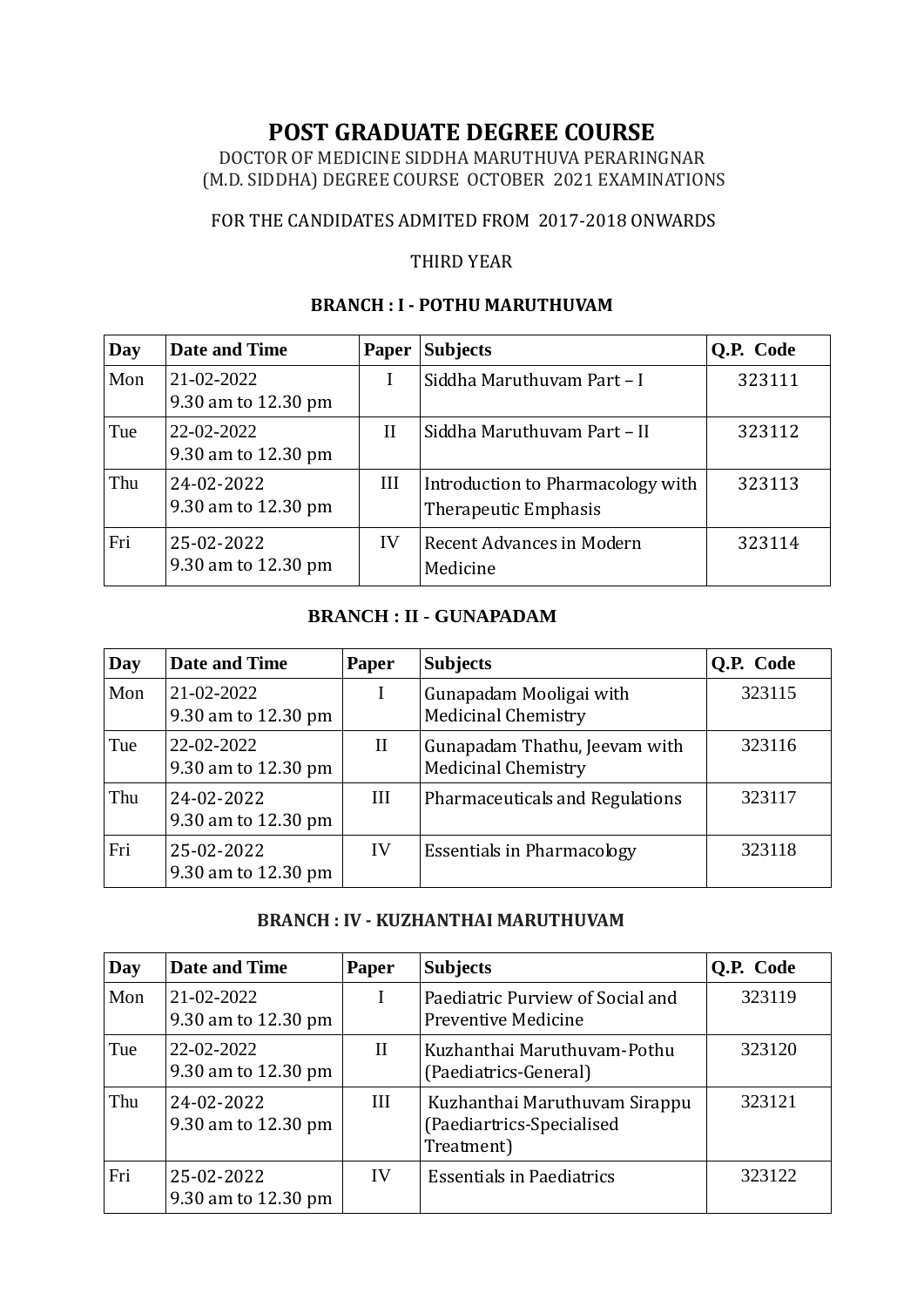#### **BRANCH : V - NOI NAADAL**

| Day | <b>Date and Time</b>              | Paper    | <b>Subjects</b>                                                   | <b>O.P.</b> Code |
|-----|-----------------------------------|----------|-------------------------------------------------------------------|------------------|
| Mon | 21-02-2022<br>9.30 am to 12.30 pm |          | Siddha Maruthuva Noi Naadal and<br><b>Clinical Applications-I</b> | 323123           |
| Tue | 22-02-2022<br>9.30 am to 12.30 pm | $\rm II$ | Siddha Maruthuva Noi Naadal and<br>Clinical Applications-II       | 323124           |
| Thu | 24-02-2022<br>9.30 am to 12.30 pm | Ш        | <b>Essentials in Pathology Including</b><br>Clinical Pathology    | 323125           |
| Fri | 25-02-2022<br>9.30 am to 12.30 pm | IV       | Recent Advances in Diagnostic<br><b>Methods Radiology</b>         | 323126           |

# **BRANCH : VI - NANJU MARUTHUVAM**

| Day | Date and Time                     | Paper        | <b>Subjects</b>                             | O.P. Code |
|-----|-----------------------------------|--------------|---------------------------------------------|-----------|
| Mon | 21-02-2022<br>9.30 am to 12.30 pm | I            | Pharmacology and Experimental<br>Toxicology | 323127    |
| Tue | 22-02-2022<br>9.30 am to 12.30 pm | $\mathbf{I}$ | Principles of Forensic Medicine             | 323128    |
| Thu | 24-02-2022<br>9.30 am to 12.30 pm | Ш            | <b>Clinical Toxicology</b>                  | 323129    |
| Fri | 25-02-2022<br>9.30 am to 12.30 pm | IV           | Nanju Maruthuvam (Siddha<br>Toxicology      | 323130    |

# **BRANCH : VII - PURA MARUTHUVAM**

| Day | <b>Date and Time</b>              | <b>Paper</b> | <b>Subjects</b>                                                 | <b>O.P.</b> Code |
|-----|-----------------------------------|--------------|-----------------------------------------------------------------|------------------|
| Mon | 21-02-2022<br>9.30 am to 12.30 pm | I            | Aruvai, Agni and Kaaram-Invasive<br>and Non Invasive Procedures | 323131           |
| Tue | 22-02-2022<br>9.30 am to 12.30 pm | $\rm II$     | Thokkanam and Physical Medicine                                 | 323132           |
| Thu | 24-02-2022<br>9.30 am to 12.30 pm | Ш            | Preparation and Applications of<br>Puramarunthukal              | 323133           |
| Fri | 25-02-2022<br>9.30 am to 12.30 pm | IV           | Essentials in Orthopadics and<br>Traumatology *                 | 323134           |